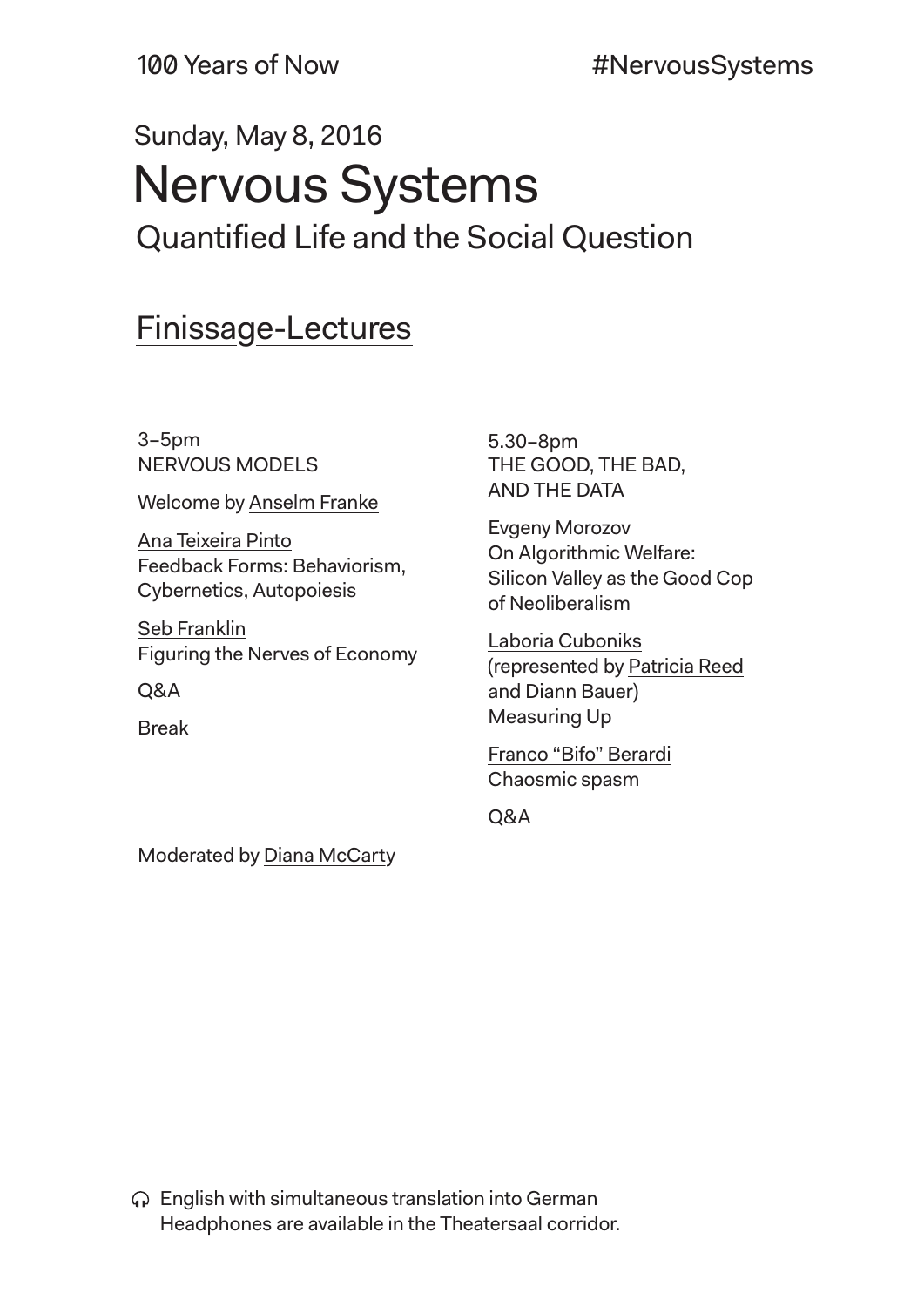Among other associations, the title *Nervous Systems* intends to invoke the fragility of large techno-social infrastructures, dreams of connectivity and immanence, but also the "nervosity" that haunts modern capitalist power and its ideological operations. This program of lectures brings together speakers from different fields to discuss forms of life and politics in emerging data environments. The first part of the afternoon engages with historical concepts and models that openly or tacitly inform contemporary conceptions and aesthetics of computation and behavior. The second part discusses political strategies and positions toward past- and present-day techno-utopian promises and their downsides.

### Ana Teixeira Pinto Feedback Forms: Behaviorism, Cybernetics, Autopoiesis

Cybernetics, simply put, is the treatment of feedback as a conceptual abstraction, which defines itself by establishing an operational dichotomy between "system" and "environment." This dichotomy, in turn, gives rise to the concept of "information" as that which the system extracts from its environment. The concept which Francisco Varela and Humberto Maturana came to name *autopoiesis* describes how a biological system can be, at once, operationally open and informationally closed. A frog's visual system, for instance, registers the movement of jittering insects but fails to report on a conspicuously still human observer. There is no world "out there" being represented "in here," rather the activity of the nervous system is determined by the nervous system itself. *Autopoiesis,* one could say, mirrors the main insight of structural linguistics: that language may be interpreted as a formal system of differential elements.

Ana Teixeira Pinto is a writer and cultural theorist based in Berlin. She is currently a lecturer at the Universität der Künste Berlin. Her writings have appeared in publications and in journals such as *e-flux, artagenda, Mousse, frieze d/e, Domus, Inaethetics, Manifesta,* and *Texte zur Kunst.* She is the editor of *The Reluctant Narrator* (2014), and has recently contributed to *Alleys of Your Mind: Augmented Intelligence and Its Traumas* (Matteo Pasquinelli (ed.), 2015).

## Seb Franklin Figuring the Nerves of Economy

Franklin takes the diagrammatic formulations of space, trauma, and networks presented and critiqued in Samuel Beckett's 1981 television play *Quad* and Tom McCarthy's 2005 novel *Remainder* as the occasion to sketch some elements of a methodology for critical analysis in the age of computational thinking. By locating in these aesthetic works traces of the material and imaginative conditions through which abstract diagrams come to shape concrete social conditions, the talk addresses the historical logic that connects certain modes of cultural analysis to recent political economy.

SEB FRANKLIN is lecturer in Contemporary Literature, Culture and Theory at King's College London, where he co-convened the MA Program in Contemporary Literature, Culture and Theory. He is the author of *Control: Digitality as Cultural Logic* (2015).

#### Evgeny Morozov

On Algorithmic Welfare: Silicon Valley as the Good Cop of Neoliberalism

Compared to predictions made thirty years ago, the ultimate neoliberal nightmare—the exclusion of the poor and the weak from access to education, health, and other public services—has not happened. Quite the contrary—rare is a Silicon Valley pundit who doesn't celebrate the fact that, thanks to technology companies, there are many more ways for the poor to access connectivity, medicine, knowledge, loans (not to mention their recent advocacy of an unconditional basic income). This new form of social mobility, underpinned as it is by the wide and extensive collection and accumulation of data, presents Silicon Valley's answer to the question of "what could and should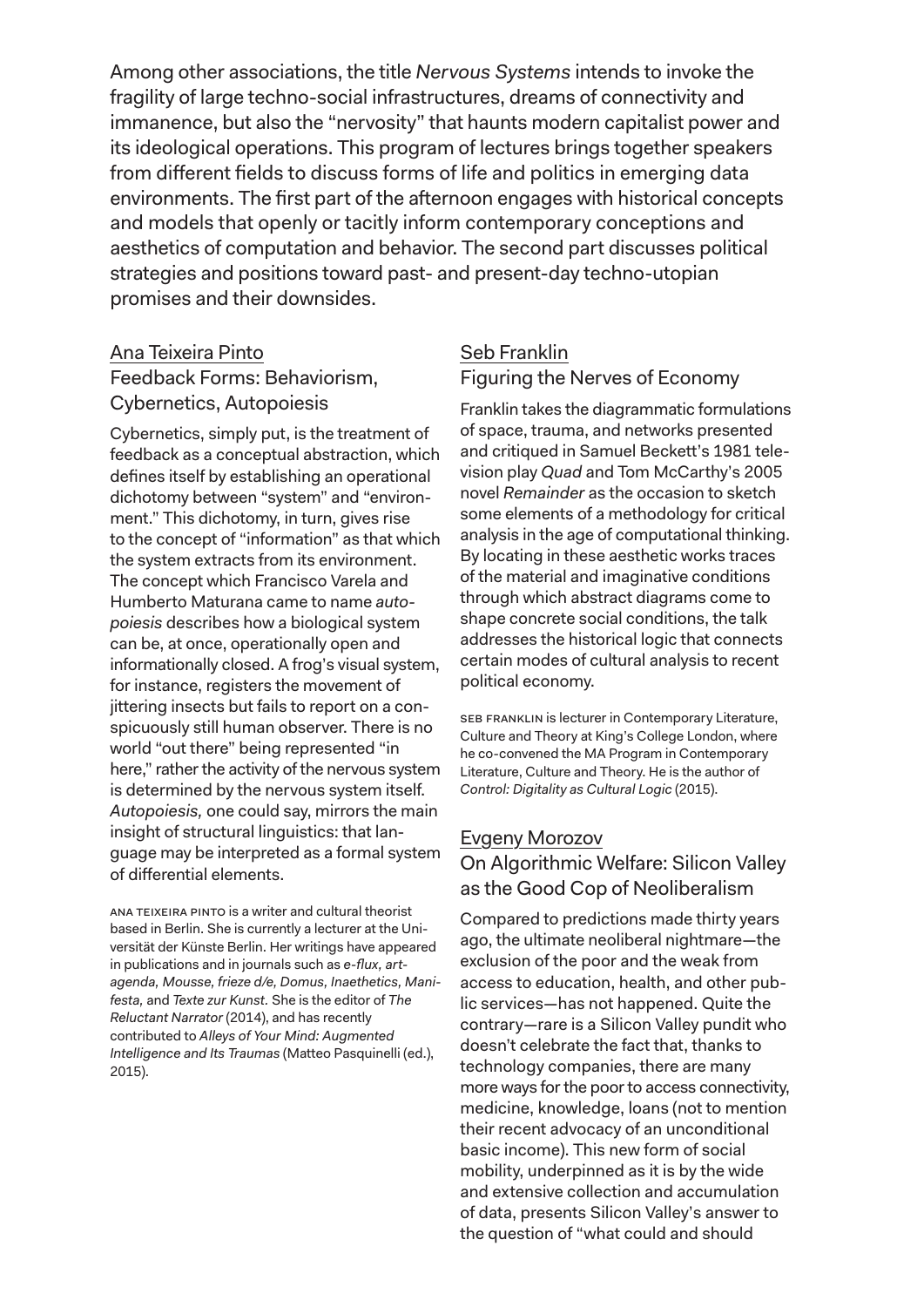succeed the welfare state." Paradoxically, if the previous regime—the social-democratic welfare state—implied surveillance after the distribution of benefits, the new algorithmic welfare regime presupposes universal and ubiquitous surveillance already, as a precondition to receiving any benefits. This talk will explore the multiple ways in which Silicon Valley—and the regime of dataaccumulation that it enacts—has emerged as the ultimate (but, in the long run, impotent) savior of neoliberal capitalism.

Evgeny Morozov is the author of *The Net Delusion: The Dark Side of Internet Freedom* (2012) and *To Save Everything, Click Here: The Folly of Technological Solutionism* (2014). During 2010 to 2012 he was a visiting scholar at Stanford University and a Schwartz fellow at the New America Foundation. Prior to that he has held fellowships at Georgetown University and Open Society Foundations and was Director of New Media at Transitions Online. Morozov has written for The New York Times, *The New Yorker, London Review of Books, The Wall Street Journal, Financial Times,* and *FAZ,* among others.

## Laboria Cuboniks (represented by Patricia Reed and Diann Bauer) Measuring Up

As we swirl about in the vertiginous technosphere, the translation of our world into a data-material complex, brings with it the promise (and threat) of the total measurability of life itself. While the debates rage, the leaks mount, and our world becomes parametricized *into,* and *by* probability patterns (a regime of risk management); our modes of governance remain largely trapped by anachronistic procedures that are incommensurable with twenty-first century reality. This talk addresses the need for, and speculates on post-Westphalian models that aim to measure up to the planetary demands of our entangled, collective, and technocondition—extraterritorial demands that are deeply at odds with the very concept of a border.

Laboria Cuboniks is a xenofeminist working group, spread across five countries and three continents. She seeks to dismantle gender, and do away with nature as a guarantor for inegalitarian politics. Her name is an anagram of "Nicolas Bourbaki," a pseudonym for a group of largely French mathematicians who worked towards the affirmation of abstraction, generality/universality, and rigor in mathematics in the mid-twentieth century.

## Franco "Bifo" Berardi Chaosmic spasm

The explosion of the semiotic sphere, the utter intensification of semiotic stimulation has provoked simultaneously an enhancement of the horizon of possibility and a panic effect in the social neuro-system. Panic marks the inability of Reason to master the dissipating flow of events and enunciations both in the info-sphere and in the psychosphere. Schizophrenia may be defined as an over-inclusive mode of interpretation: schizophrenic thought appears to "overinclude" various irrelevant objects and environmental cues in the interpretation of an enunciation; the schizo seems unable to limit attention to task-relevant stimuli, because of an excessive broadening of conceptual classes to incorporate stimuli falling beyond the boundaries defined by relevant cues. This is why Félix Guattari sees the schizo as the bearer of paradigmatic change (of chaosmosis, in Guattari's parlance). The schizo in fact is the person who has lost the ability to perceive the limits of metaphoric enunciation and tends to take the metaphor as a description. The horizon of possibility marks the space of a chaotic field, the dimension in which a possible new order of meaning can emerge.

Franco "Bifo" Berardi is a writer, media theorist, and media activist. He founded the magazine *A/traverso*  (1975–81) and was part of Radio Alice, Italy's first free pirate radio station (1976–78). During the 1970s, he fled to Paris where he worked with Félix Guattari in the field of schizoanalysis. He has contributed to magazines such as *Semiotext(e), Chimeres, Metropoli,* and *Archipelago.* Currently he is writing for LINUS. He has published numerous books including *The Soul at Work: From Alienation to Autonomy* (2009), *The Uprising: On Poetry and Finance* (2012), *Heroes: Mass Murder and Suicide,* and *And: Phenomenology of the End* (both 2015). He has been lecturing internationally and is currently teaching Scuola di Nuove Tecnologie dell'Arte der Accademia di Belle Arti di Brera in Mailand.

## Q&A moderated by Diana McCarty

Diana McCarty is editor of the award-winning radio station, reboot.fm. As a 1990's cyberpunk in Budapest, she worked with netzkultur: Metaforum, faces, net.art, and nettime and continued with hacker spaces, MIKRO, and Prologue: New Feminism, New Europe in Berlin. Her work revolves around art, gender, politics, and technology. As a producer at Tactical Tech, she co-initiated the *Nervous Systems*  exhibition.